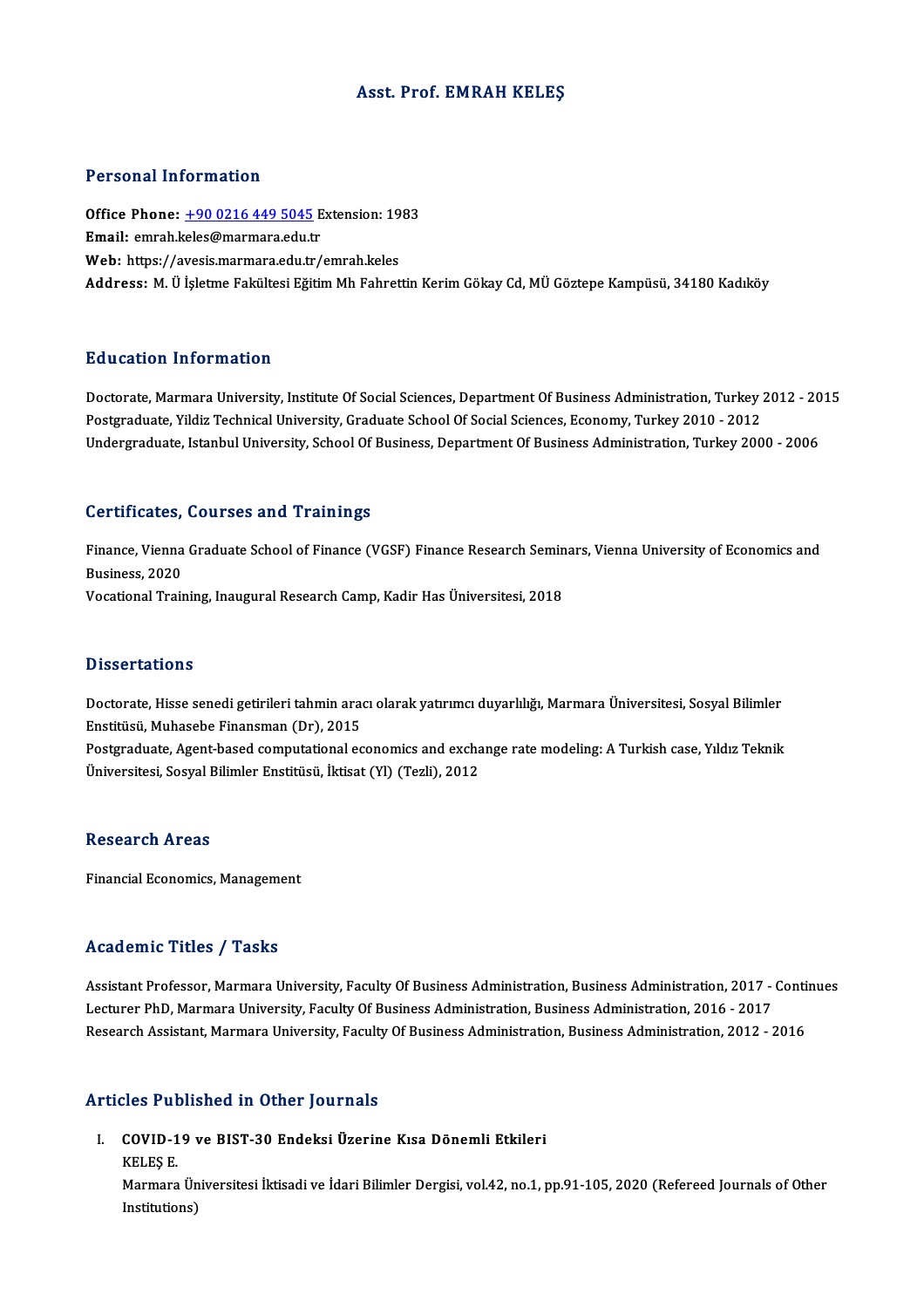II. Corporate Social Responsibility, Investor Sentiment, and Stock Returns<br>KELES F. CETIM A **Corporate Social<br>KELEŞ E., ÇETİN A.<br>SUSTAINAPU ITV A** Corporate Social Responsibility, Investor Sentiment, and Stock Returns<br>KELEŞ E., ÇETİN A.<br>SUSTAINABILITY AND SOCIAL RESPONSIBILITY: REGULATION AND REPORTING, pp.443-462, 2018 (Refereed<br>Journals of Other Institutione) KELEŞ E., ÇETİN A.<br>SUSTAINABILITY AND SOCIAL<br>Journals of Other Institutions)<br>Karandıran Sadasa Euthal I Journals of Other Institutions)<br>III. Kazandıran Sadece Futbol Mu? Futbolcu Tanınırlığı İle Futbolcu Piyasa Değerleri Arasındaki İlişki: Journals of Other Institutions)<br>Kazandıran Sadece Futbol Mu? Futbolcu Tanınırlığı<br>Türkiye Futbol Süper Liginin Yatay Kesitsel Analizi<br>Harasan E. Keles E Kazandıran Sadec<br>Türkiye Futbol Sü<br>Horasan E., Keleş E.<br>M.U Iktisadi ve Idari Horasan E., Keleş E.<br>M U Iktisadi ve Idari Bilimler Dergisi, vol.39, no.1, pp.157-169, 2017 (Refereed Journals of Other Institutions) Horasan E., Keleş E.<br>M U Iktisadi ve Idari Bilimler Dergisi, vol.39, no.1, pp.157-169, 2017 (Refe<br>IV. UFRS TFRS Uygulamalarının Etkilerine Yönelik Bulgu ve Öneriler<br>CETİN A. KELES E

## M U Iktisadi ve Idai<br>UFRS TFRS Uygu<br>ÇETİN A., KELEŞ E.<br>Eurasian Asadamu UFRS TFRS Uygulamalarının Etkilerine Yönelik Bulgu ve Öneriler<br>ÇETİN A., KELEŞ E.<br>Eurasian Academy of SciencesSocial Sciences Journal, vol.1, pp.466-477, 2016 (Refereed Journals of Other<br>Institutions) CETIN A., KEI<br>Eurasian Aca<br>Institutions)<br>VATIBIMCI Eurasian Academy of SciencesSocial Sciences Journal, vol.1, pp.466-477, 2016 (Refereed Journal)<br>Institutions)<br>V. YATIRIMCI DUYARLILIĞI TEMSİLCİLERİ VE SERMAYE GETİRİLERİNİN TAHMİNİ<br>VELES E. ARATM E

# Institutions)<br>V. YATIRIMCI DUYARLILIĞI TEMSİLCİLERİ VE SERMAYE GETİRİLERİNİN TAHMİNİ<br>KELEŞ E., ARAT M. E. YATIRIMCI DUYARLILIĞI TEMSİLCİLERİ VE SERMAYE GETİRİLERİNİN T.<br>KELEŞ E., ARAT M. E.<br>Öneri Dergisi, vol.12, pp.307-326, 2016 (Refereed Journals of Other Institutions)<br>Aian Tabanlı Madallama ve Hasanlamalı İktisat

VI. Ajan Tabanlı Modelleme ve Hesaplamalı İktisat<br>KELEŞ E., EREN E. Öneri Dergisi, vol.<br><mark>Ajan Tabanlı Mo</mark><br>KELEŞ E., EREN E.<br>Öneri vol.1.1 nn.1 Öneri, vol.11, pp.197-219, 2014 (Refereed Journals of Other Institutions) KELEŞ E., EREN E.<br>Öneri, vol.11, pp.197-219, 2014 (Refereed Journals of Other Institutions)<br>VII. Hilenin Ortaya Çıkartılmasında Bilgi Teknolojilerinin Önemi ve Bir Uygulama<br>Keles E. Cels V. E. Engin A

## Öneri, vol.11, pp.197-219, 20<br>Hilenin Ortaya Çıkartılma<br>Keleş E., Çalış Y. E. , Engin A.<br>Muhasaha ve Finanaman Da Keleş E., Çalış Y. E. , Engin A.<br>Muhasebe ve Finansman Dergisi, vol.16, no.63, pp.93-108, 2014 (Refereed Journals of Other Institutions)

## Books&Book Chapters

ooks & Book Chapters<br>I. The Effect of CSR Investor Type on Investment Behavior<br>Keles E E.<br>The Eff<br>Keleş E.<br>in: <sup>Robo</sup> The Effect of CSR Investor Type on Investment Behavior<br>Keleş E.<br>in: Behavioral Finance, Helmut Pernsteiner,Haluk Sumer,Meltem Ulusan Polat, Editor, Linde Verlag, Vienna, pp.133-<br>148-2019

Keleş E.<br>in: Behavio<br>148, 2019<br>Think Twi In: Behavioral Finance, Helmut Pernsteiner, Haluk Sumer, Meltem Ulusan Polat, Editor, Linde<br>148, 2019<br>II. Think Twice before Typing: Does Recall Message Strategy Affect Firm Valuation?<br>FRCEN KELES E. H. JU ENCIN K. B. KELE

- 148, 2019<br>Think Twice before Typing: Does Recall<br>ERGEN KELEŞ F. H. , ÜLENGİN K. B. , KELEŞ E.<br>in: Einding New Weys te Engege and Satisfy C. ERGEN KELEŞ F. H. , ÜLENGİN K. B. , KELEŞ E.<br>in: Finding New Ways to Engage and Satisfy Global Customers Proceedings of the 2018 Academy of Marketing ERGEN KELEŞ F. H. , ÜLENGİN K. B. , KELEŞ E.<br>in: Finding New Ways to Engage and Satisfy Global Customers Proceedings of the 2018 Academy of Marl<br>Science (AMS) World Marketing Congress (WMC), Rossi P., Krey N., Editor, Spri
- III. İşletmelerde Finansal Analiz ve Uygulamaları<br>ARAT M. E., ÇETİN A., KELEŞ E. Science (AMS) World Marketing<br>İşletmelerde Finansal Analiz<br>ARAT M. E. , ÇETİN A., KELEŞ E.<br>Beta Basum Youun Dağıtım A.S. İşletmelerde Finansal Analiz ve Uygulamı<br>ARAT M. E. , ÇETİN A., KELEŞ E.<br>Beta Basım Yayım Dağıtım A.Ş., İstanbul, 2018<br>Cernerate Secial Bespensibility, İnvester
- IV. Corporate Social Responsibility, Investor Sentiment, and Stock Returns Beta Basım Yayım I<br>Corporate Social<br>KELEŞ E., ÇETİN A.<br>in: Sustainability ar Corporate Social Responsibility, Investor Sentiment, and Stock Returns<br>KELEŞ E., ÇETİN A.<br>in: Sustainability and Social Responsibility: Regulation and Reporting., Graham Gal, Orhan Akisik, William<br>Weeldridge Editer Springe KELEŞ E., ÇETİN A.<br>in: Sustainability and Social Responsibility: Regul<br>Wooldridge, Editor, Springer, pp.443-462, 2018<br>Investment Behaviery An Annlisation of the

## in: Sustainability and Social Responsibility: Regulation and Reporting., Graham Gal,<br>Wooldridge, Editor, Springer, pp.443-462, 2018<br>V. Investment Behavior: An Application of the Theory of Planned Behavior<br>Freen Keles E. H. Wooldridge, Editor, Springer, pp.443-462, 2018<br>V. Investment Behavior: An Application of the Theory of Planned Behavior<br>Ergen Keleş F. H., Keleş E., Çetin A. Investment Behavior: An Application of the Theory of Planned Behavior<br>Ergen Keleş F. H. , Keleş E., Çetin A.<br>in: Muhasebe ve Finansta Güncel Konular 2017, Kıymet Çalıyurt, Editor, Trakya Üniversitesi, Edirne, pp.187-203,<br>2 Ergen<br>in: Mu<br>2017<br>Türk in: Muhasebe ve Finansta Güncel Konular 2017, F<br>2017<br>VI. Türk Muhasebe Düşünce Tarihinin Gelişimi<br>Keles E

- 2017<br><mark>Türk M</mark><br>Keleş E.<br>in: Muh
	-

Türk Muhasebe Düşünce Tarihinin Gelişimi<br>Keleş E.<br>in: Muhasebe Finans ve Denetimde Güncel Konular 2017, Kıymet Tunca ÇALIYURT,Süleyman Gökhan GÜNAY,<br>Editor Trakya Üniversitesi Younevi, Edinne, np.125, 127, 2017 Keleş E.<br>in: Muhasebe Finans ve Denetimde Güncel Konular 2017, Kıym<br>Editor, Trakya Üniversitesi Yayınevi, Edirne, pp.125-137, 2017<br>19. va 20. vy'de Ülkemirde Medern Făitim ve Tisenet Me in: Muhasebe Finans ve Denetimde Güncel Konular 2017, Kıymet Tunca ÇALIYURT,Sü<br>Editor, Trakya Üniversitesi Yayınevi, Edirne, pp.125-137, 2017<br>VII. 19. ve 20.yy'de Ülkemizde Modern Eğitim ve Ticaret Mekteplerinin Gelişimi

Editor, Trakya Ü<br>19. ve 20.yy'de<br>Keleş E., Çetin A.<br>in: Muhasaba, Ei Keleş E., Çetin A.<br>in: Muhasebe, Finanst ve Denetimde Güncel Konular 2016, Prof. Dr. Kıymet Çalıyurt, Editor, Trakya Üniversitesi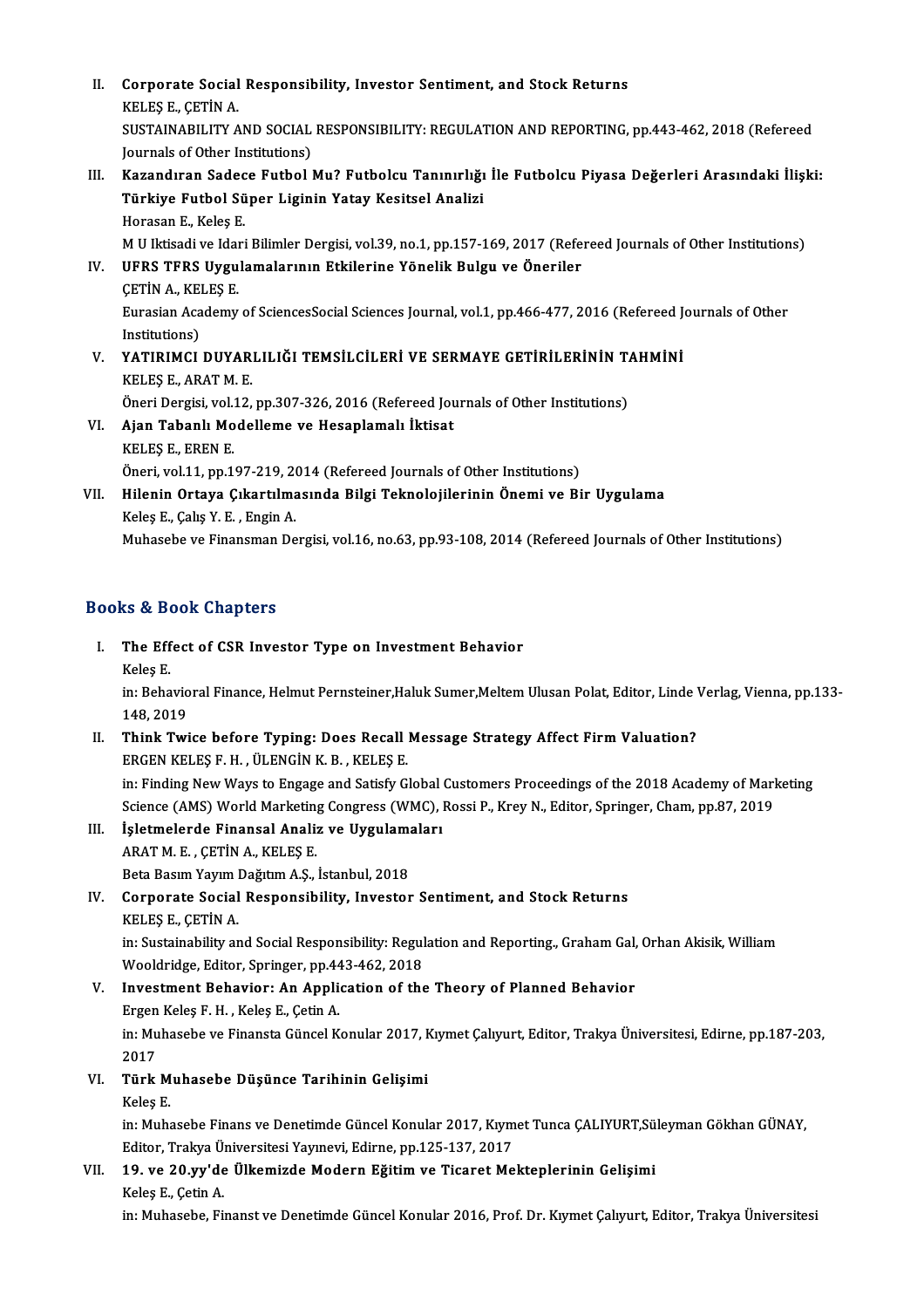Matbaası, Edirne, pp.39-54, 2016

# Matbaasi, Edirne, pp.39-54, 2016<br>Refereed Congress / Symposium Publications in Proceedings

| Refereed Congress / Symposium Publications in Proceedings |                                                                                                                   |
|-----------------------------------------------------------|-------------------------------------------------------------------------------------------------------------------|
| L.                                                        | Think Twice before Typing: Does Recall Message Strategy Affect Firm Valuation?                                    |
|                                                           | ERGEN KELEŞ F. H., ÜLENGİN K. B., KELEŞ E.                                                                        |
|                                                           | AMSWMC21 Academy of Marketing Science World Marketing Congress Porto, Porto, Portugal, 27 - 29 June 2018          |
| Н.                                                        | Does Energy Prices Affect the Investor Sentiment? Short and Long Term Analysis in Equity Market of                |
|                                                           | <b>Istanbul Stock Exchange</b>                                                                                    |
|                                                           | Keleş E., Ülengin K. B., Yılmaz Türkmen S., Tan Ö. F.                                                             |
|                                                           | 21. Finans Sempozyumu, Balıkesir, Turkey, 18 - 21 October 2017, pp.985-1002                                       |
| III.                                                      | Investment Behavior: An Application of the Theory of Planned Behavior                                             |
|                                                           | KELES E, ERGEN F. H., CETIN A.                                                                                    |
|                                                           | II. Trakya Accounting Finance and Auditing Symposium, Edirne, Turkey, 17 - 18 October 2017                        |
| IV                                                        | Corporate Social Responsibility Investor Sentiment and Stock Returns                                              |
|                                                           | KELES E., CETIN A                                                                                                 |
|                                                           | 7th International Conference on Governance, Fraud, Ethics and Social Responsibility, İstanbul, Turkey, 10 - 11    |
|                                                           | December 2016                                                                                                     |
| V.                                                        | Corporate Social Responsibility Investor Sentiment and Stock Returns                                              |
|                                                           | KELES E., CETIN A.                                                                                                |
|                                                           | 7th International Conference on Governance Fraud Ethics and Corporate Social Responsibility, İstanbul, Turkey, 10 |
|                                                           | -11 November 2016, pp 140                                                                                         |
| VI.                                                       | UFRS TFRS Uygulamalarının Etkilerine Yönelik Bulgu ve Öneriler                                                    |
|                                                           | <b>CETIN A., KELES E.</b>                                                                                         |
|                                                           | 15. Ulusal İşletmecilik Kongresi, İstanbul, Turkey, 26 - 28 May 2016                                              |
| VII.                                                      | Agent Based Marketing: An Inspiring Review                                                                        |
|                                                           | KELES E., ERGEN KELES F. H.                                                                                       |
|                                                           | LCBR European Marketing Conference, 7 - 08 August 2014                                                            |
| VIII.                                                     | Agent Based Marketing An Inspiring Review                                                                         |
|                                                           | KELEŞ E, ERGEN F.H.                                                                                               |
|                                                           | LCBR European Marketing Conference, Munich, Germany, 7 - 08 August 2014                                           |
|                                                           |                                                                                                                   |

## Supported Projects

Supported Projects<br>Keleş E., Ergen Keleş F. H. , Project Supported by Higher Education Institutions, The Impacts of Corporate Social<br>Responsibility Nous on Firm Value, 2018, 2020 Eupponsibility<br>Keleş E., Ergen Keleş F. H. , Project Supported by<br>Responsibility News on Firm Value, 2018 - 2020<br>Keles E. Ergen Keles E. H., TUPITAK Project, Pekk Keleş E., Ergen Keleş F. H. , Project Supported by Higher Education Institutions, The Impacts of Corporate Social<br>Responsibility News on Firm Value, 2018 - 2020<br>Keleş E., Ergen Keleş F. H. , TUBITAK Project, Reklam İçeriği Responsibilit<br>Keleş E., Erge<br>2018 - 2019

# Activities in Scientific Journals

Marmara Üniversitesi İktisadi ve İdari Bilimler Dergisi, Committee Member, 2016 - 2019

# marmara universitesi iktisadi ve idari Bilimler Dergisi, Committ<br>Memberships / Tasks in Scientific Organizations Memberships / Tasks in Scientific Organi<br>Academy of Marketing Science, Member, 2018 - 2019